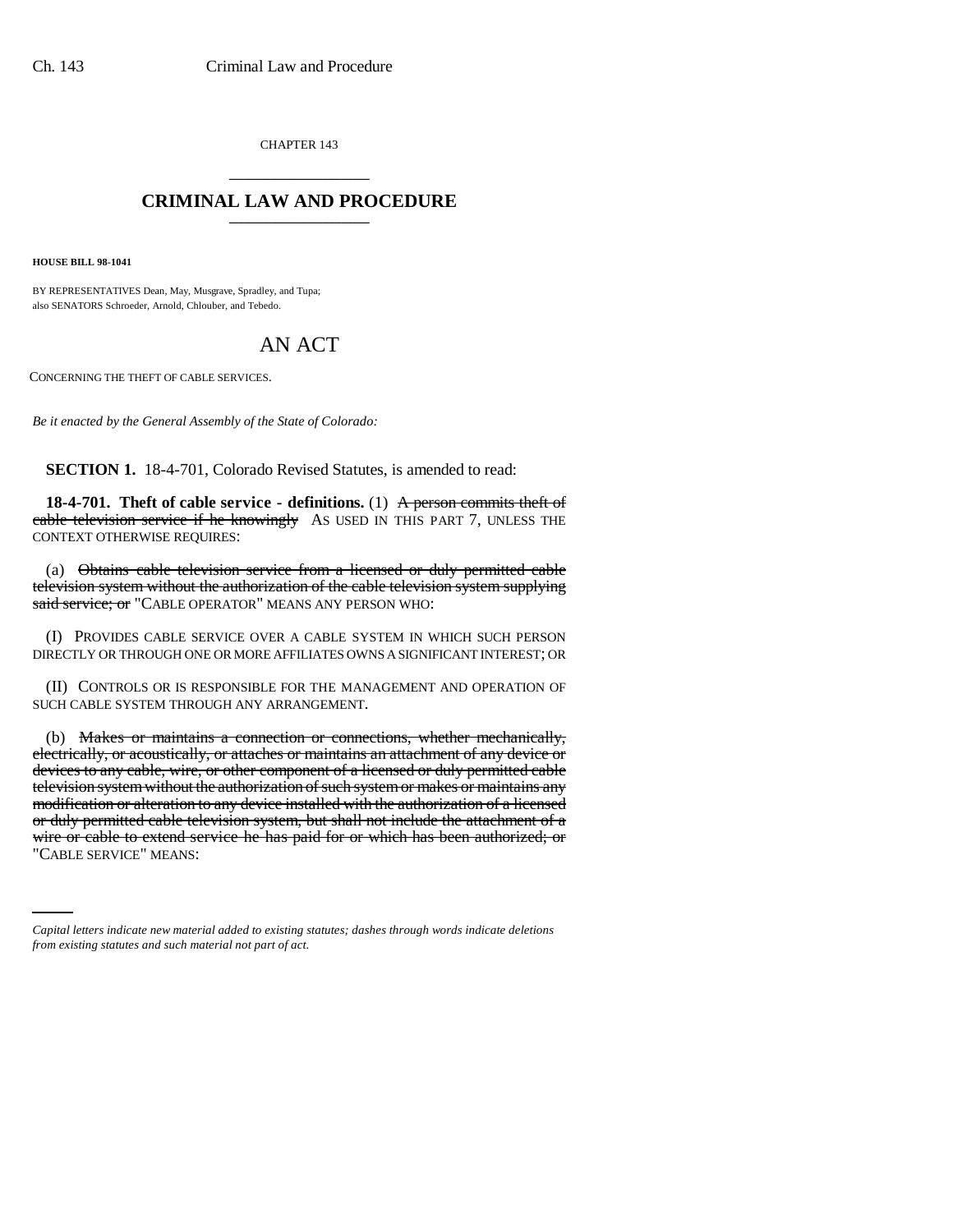(I) THE ONE-WAY TRANSMISSION TO SUBSCRIBERS OF A VIDEO PROGRAMMING SERVICE;

(II) TWO-WAY INTERACTIVE SERVICES DELIVERED OVER A CABLE SYSTEM;

(III) SUBSCRIBER INTERACTION, IF ANY, THAT IS REQUIRED FOR THE SELECTION OR USE OF SUCH VIDEO PROGRAMMING OR INTERACTIVE SERVICE.

(c) Manufactures, distributes, sells, or offers for sale, rental, or use any decoding or descrambling device or any plan or kit for such device, designed in whole or in part to facilitate the doing of any of the acts specified in paragraphs (a) and (b) of this subsection (1). "CABLE SYSTEM" MEANS A FACILITY CONSISTING OF A SET OF CLOSED TRANSMISSION PATHS AND ASSOCIATED SIGNAL OPERATION, RECEPTION, AND CONTROL EQUIPMENT THAT IS DESIGNED TO PROVIDE CABLE SERVICE.

(2) The provisions of this section do not apply to satellite dishes A PERSON COMMITS THEFT OF CABLE SERVICE IF SUCH PERSON KNOWINGLY:

(a) OBTAINS CABLE SERVICE FROM A CABLE OPERATOR BY TRICK, ARTIFICE, DECEPTION, USE OF AN UNAUTHORIZED DEVICE OR DECODER, OR OTHER MEANS WITHOUT AUTHORIZATION OR WITH THE INTENT TO DEPRIVE SUCH CABLE OPERATOR OF LAWFUL COMPENSATION FOR THE SERVICES RENDERED;

(b) (I) MAKES OR MAINTAINS, WITHOUT AUTHORITY FROM OR PAYMENT TO A CABLE OPERATOR, A CONNECTION OR CONNECTIONS, WHETHER PHYSICAL, ELECTRICAL, MECHANICAL, ACOUSTICAL, OR OTHERWISE WITH ANY CABLE, WIRE, COMPONENT, OR OTHER DEVICE USED FOR THE DISTRIBUTION OF CABLE SERVICES.

(II) NOTWITHSTANDING SUBPARAGRAPH (I) OF THIS PARAGRAPH (b), THIS PARAGRAPH (b) SHALL NOT INCLUDE CIRCUMSTANCES WHERE A PERSON HAS ATTACHED A WIRE OR CABLE TO EXTEND SERVICE THAT THE PERSON HAS PAID FOR OR THAT HAS BEEN AUTHORIZED TO AN ADDITIONAL OUTLET, OR WHERE THE CABLE OPERATOR HAS FAILED TO DISCONNECT A PREVIOUSLY AUTHORIZED CABLE SERVICE.

(c) MODIFIES, ALTERS, OR MAINTAINS A MODIFICATION OR ALTERATION TO A DEVICE INSTALLED OR CAPABLE OF BEING INSTALLED WITH THE AUTHORIZATION OF A CABLE OPERATOR, WHICH MODIFICATION OR ALTERATION IS FOR THE PURPOSE OF INTERCEPTING OR RECEIVING CABLE SERVICE CARRIED BY SUCH CABLE OPERATOR WITHOUT AUTHORITY FROM OR PAYMENT TO SUCH CABLE OPERATOR;

(d) POSSESSES WITHOUT AUTHORITY, WITH THE INTENT TO RECEIVE CABLE OPERATOR SERVICES WITHOUT AUTHORIZATION FROM OR PAYMENT TO A CABLE OPERATOR, A DEVICE OR PRINTED CIRCUIT BOARD DESIGNED IN WHOLE OR IN PART TO FACILITATE THE FOLLOWING ACTS:

(I) TO RECEIVE CABLE SERVICES OFFERED FOR SALE OVER A CABLE SYSTEM; OR

(II) TO PERFORM OR FACILITATE THE PERFORMANCE OF ANY ACT SET FORTH IN PARAGRAPHS (a) TO (c) OF THIS SUBSECTION (2).

(e) MANUFACTURES, IMPORTS INTO THIS STATE, DISTRIBUTES, SELLS, LEASES, OR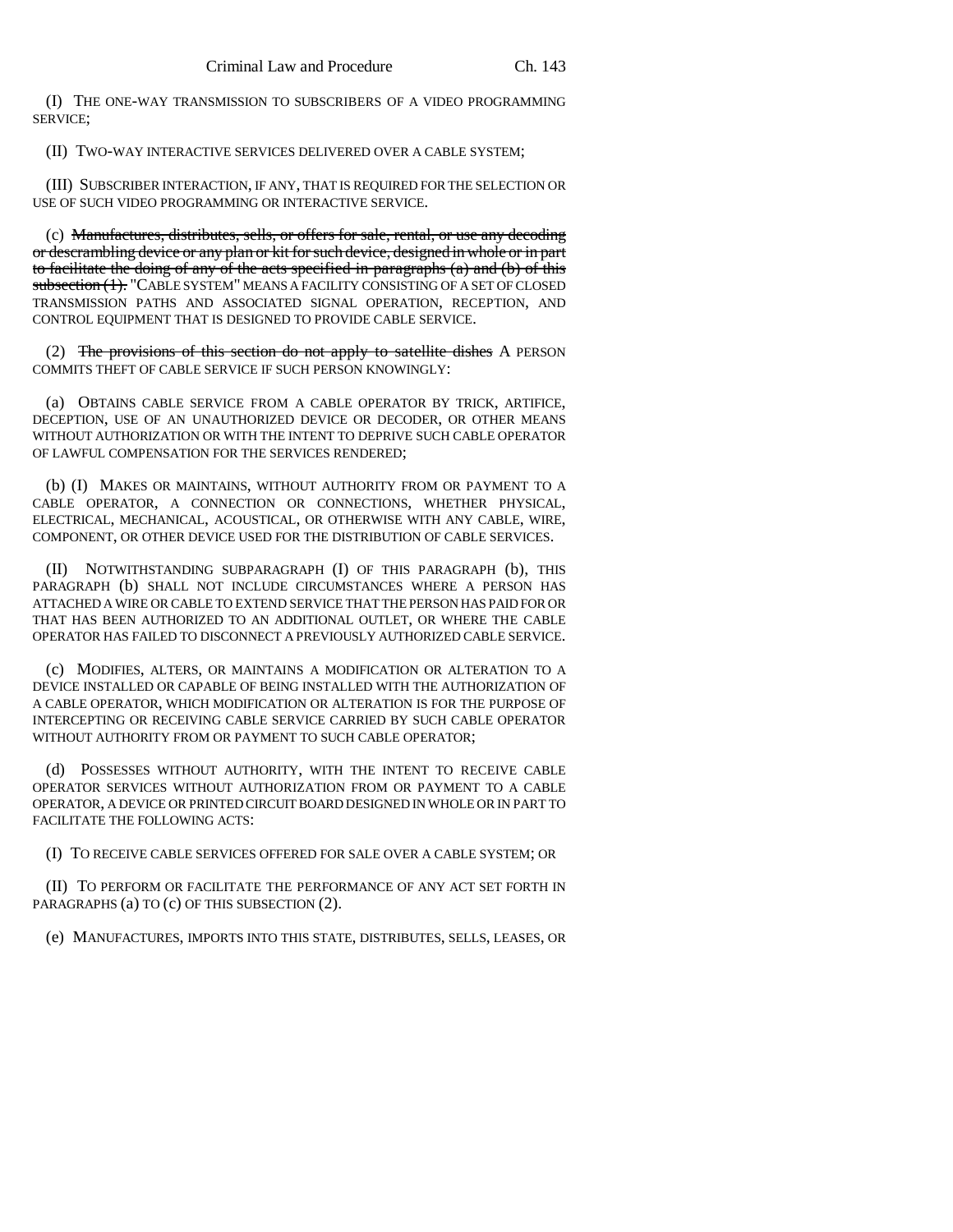## Ch. 143 Criminal Law and Procedure

OFFERS OR ADVERTISES FOR SALE OR LEASE, WITH THE INTENT TO RECEIVE CABLE SERVICES OR WITH THE INTENT TO PROMOTE THE RECEPTION OF CABLE SERVICES WITHOUT PAYMENT OR AUTHORIZATION FROM A CABLE OPERATOR, ANY DEVICE, PRINTED CIRCUIT BOARD, OR PLAN OR KIT FOR A DEVICE OR PRINTED CIRCUIT BOARD DESIGNED IN WHOLE OR IN PART TO FACILITATE THE FOLLOWING ACTS:

(I) TO RECEIVE ANY CABLE SERVICES OFFERED FOR SALE OVER A CABLE SYSTEM; OR

(II) TO PERFORM OR FACILITATE THE PERFORMANCE OF ANY ACT SET FORTH IN PARAGRAPHS (a) TO (c) OF THIS SUBSECTION (2).

(f) FAILS TO RETURN OR SURRENDER EQUIPMENT USED TO RECEIVE CABLE SERVICE AND PROVIDED BY A CABLE OPERATOR, AFTER SUCH SERVICE HAS BEEN TERMINATED FOR ANY REASON.

(3) Any violation of this section is a class  $2$  misdemeanor. This SECTION DOES NOT APPLY TO SATELLITE DISHES.

(4) ANY PERSON WHO VIOLATES THIS SECTION COMMITS A CLASS 2 MISDEMEANOR.

**SECTION 2.** 18-4-702, Colorado Revised Statutes, is amended to read:

**18-4-702. Civil action - damages.** (1) (a) A licensed or duly permitted cable television system OPERATOR may bring a civil action for damages against any person who commits civil theft of cable television service.

(b) Civil theft of cable television service is the willful or intentional commission of  $\frac{1}{2}$  an ANY act described in section  $\frac{18-4-701(1)}{3}$  (a) or (1) (b) 18-4-701 (2).

(c) NO PLAINTIFF THAT FILES AN ACTION PURSUANT TO THIS SECTION FOR THEFT OF CABLE SERVICES SHALL BE REQUIRED TO PLEAD DAMAGES WITH PARTICULARITY AS A CONDITION PRECEDENT FOR MAINTAINING SUCH AN ACTION.

(d) THERE SHALL BE A REBUTTABLE PRESUMPTION THAT A VIOLATION OF SECTION 18-4-701 (2) (a) HAS OCCURRED IF THERE EXISTS IN THE ACTUAL POSSESSION OF THE PERSON A DEVICE THAT PERMITS THE RECEPTION OF UNAUTHORIZED CABLE SERVICES FOR WHICH NO PAYMENT HAS BEEN MADE TO A CABLE OPERATOR AND NO LEGITIMATE PURPOSE EXISTS.

(e) THERE SHALL BE A REBUTTABLE PRESUMPTION THAT A VIOLATION OF SECTION 18-4-701 (2) (b) HAS OCCURRED IF CABLE SERVICE TO THE PERSON'S BUSINESS OR RESIDENTIAL PROPERTY WAS DISCONNECTED BY A CABLE OPERATOR, NOTIFICATION OF SUCH ACTION BY CERTIFIED MAIL WAS PROVIDED TO SUCH PERSON, AND A CONNECTION OF SUCH SERVICE EXISTS AT SUCH PERSON'S BUSINESS OR RESIDENTIAL PROPERTY AFTER THE DATE OF THE DISCONNECTION.

(f) THERE SHALL BE A REBUTTABLE PRESUMPTION THAT A VIOLATION OF SECTION 18-4-701(2) (c) HAS OCCURRED IF THE CABLE OPERATOR, AS A MATTER OF STANDARD PROCEDURE: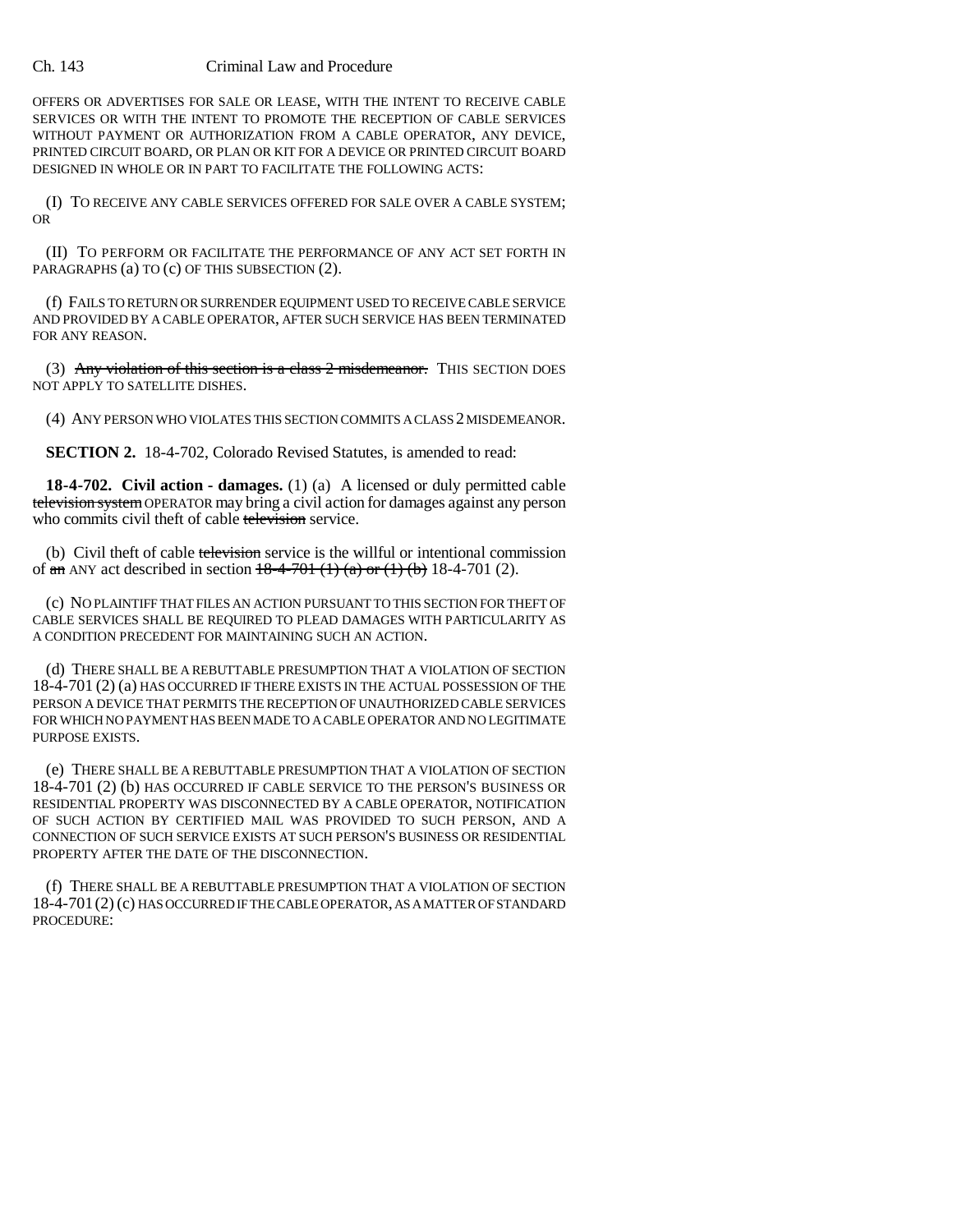(I) PLACES WRITTEN WARNING LABELS ON ITS CONVERTERS OR DECODERS EXPLAINING THAT TAMPERING WITH SUCH DEVICES IS A VIOLATION OF LAW AND A CONVERTER OR DECODER IS FOUND TO HAVE BEEN TAMPERED WITH, ALTERED, OR MODIFIED SO AS TO ALLOW THE RECEPTION OR INTERCEPTION OF CABLE SERVICES WITHOUT AUTHORITY FROM OR PAYMENT TO A CABLE OPERATOR; OR

(II) SEALS ITS CONVERTERS OR DECODERS WITH A LABEL OR MECHANICAL DEVICE AND THE LABEL OR DEVICE HAS BEEN REMOVED OR BROKEN.

(g) THERE SHALL BE A REBUTTABLE PRESUMPTION THAT A VIOLATION OF SECTION 18-4-701 (2) (d) HAS OCCURRED IF A PERSON POSSESSES TEN OR MORE DEVICES OR PRINTED CIRCUIT BOARDS. IF SUCH REBUTTABLE PRESUMPTION IS NOT OVERCOME, THE COURT SHALL FIND THAT SUCH PERSON COMMITTED CIVIL THEFT OF CABLE SERVICE WILLFULLY AND FOR PURPOSES OF COMMERCIAL ADVANTAGE OR PRIVATE FINANCIAL GAIN AND SHALL INCREASE THE DAMAGES AWARD IN ACCORDANCE WITH PARAGRAPH (a) OF SUBSECTION (3) OF THIS SECTION.

(h) THERE SHALL BE A REBUTTABLE PRESUMPTION THAT A VIOLATION OF SECTION 18-4-701 (2) (e) HAS OCCURRED IF THE PERSON, WHILE ENGAGING IN ANY OF THE PROHIBITED ACTS, MADE APPARENT TO THE BUYER THAT THE PRODUCT WOULD ENABLE THE BUYER TO OBTAIN CABLE SERVICE WITHOUT PAYMENT TO A CABLE OPERATOR. IF SUCH REBUTTABLE PRESUMPTION IS NOT OVERCOME, THE COURT SHALL FIND THAT SUCH PERSON COMMITTED CIVIL THEFT OF CABLE SERVICE WILLFULLY AND FOR PURPOSES OF COMMERCIAL ADVANTAGE OR PRIVATE FINANCIAL GAIN AND SHALL INCREASE THE DAMAGES AWARD IN ACCORDANCE WITH PARAGRAPH (a) OF SUBSECTION (3) OF THIS SECTION.

(i) THERE IS A REBUTTABLE PRESUMPTION THAT A VIOLATION OF SECTION 18-4-701 (2) (f) HAS OCCURRED IF A CABLE OPERATOR MAILED BY CERTIFIED MAIL TO THE PERSON, AT THE PROVIDED ADDRESS, A WRITTEN DEMAND REQUESTING THE RETURN OF AN OPERATOR-OWNED CONVERTER, DECODER, OR OTHER DEVICE AND THE PERSON FAILED TO RETURN SAID DEVICE OR TO MAKE REASONABLE ARRANGEMENTS TO DO SO WITHIN FIFTEEN DAYS AFTER THE DATE OF SUCH NOTICE. SUCH REASONABLE ARRANGEMENTS MAY INCLUDE REQUESTING THAT THE CABLE OPERATOR COLLECT THE EQUIPMENT, SUBJECT TO THE CABLE OPERATOR'S POLICIES.

(2) In any civil action brought pursuant to this section, said A cable television system OPERATOR shall be entitled, upon proof of civil theft of cable television service, to recover THE GREATER OF THE FOLLOWING AMOUNTS as damages: three times the amount of the actual damages, if any, plus all reasonable expenses and costs incurred on account of said theft, but not limited to costs and expenses for investigation, disconnection, reconnections, service calls, employees and equipment, and expert witnesses, costs of the suit, and reasonable attorney fees pursuant to subsection (3) of this section.

- (a) FOUR THOUSAND DOLLARS; OR
- (b) THREE TIMES THE AMOUNT OF ANY ACTUAL DAMAGES SUSTAINED.

(3) (a) In any action for civil theft of cable television service, the prevailing party shall be entitled to an award for his reasonable attorney fees. NOTWITHSTANDING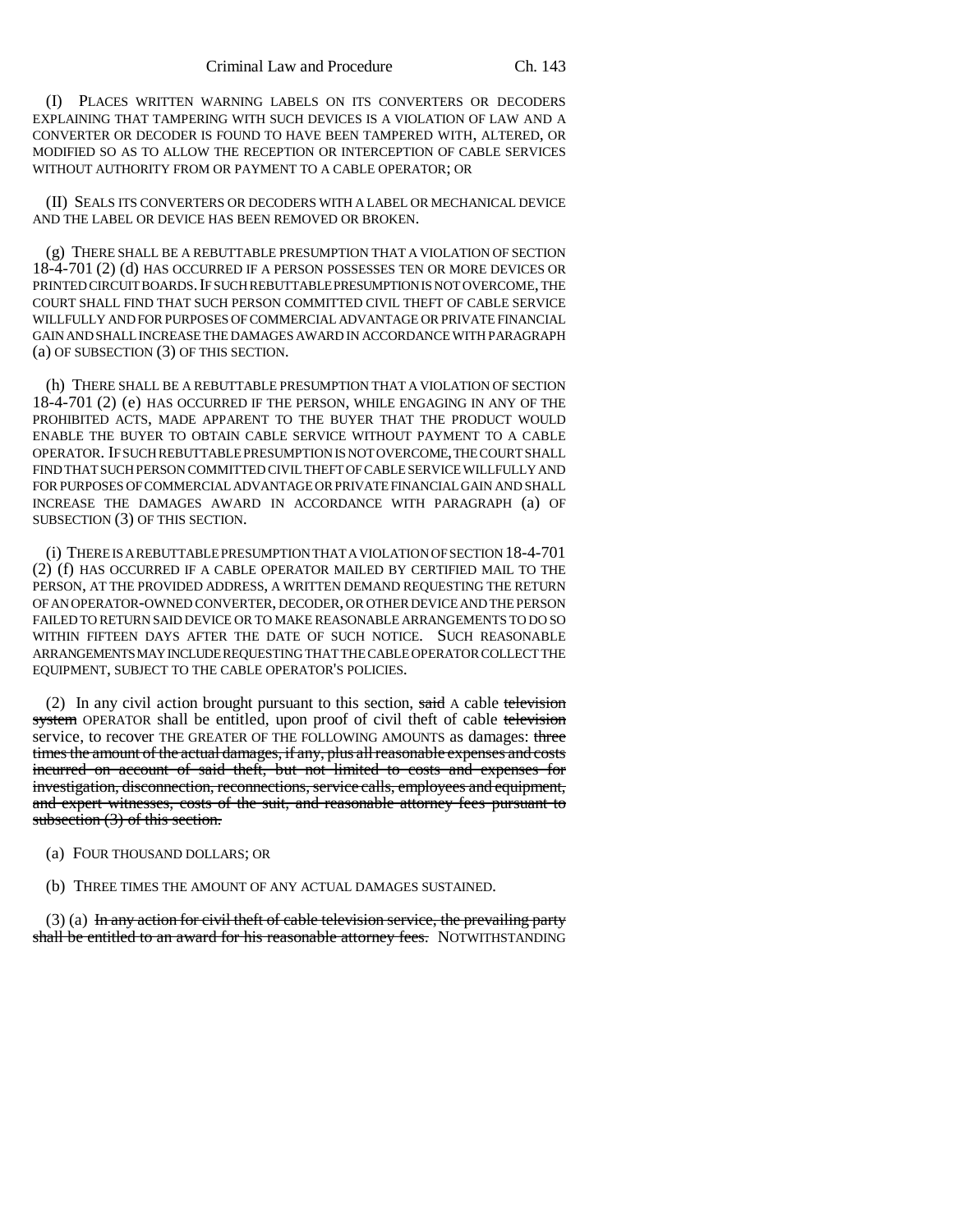## Ch. 143 Criminal Law and Procedure

ANY PROVISION OF SUBSECTION (2) OF THIS SECTION TO THE CONTRARY, A COURT MAY INCREASE THE AWARD OF DAMAGES IN ANY CIVIL ACTION BROUGHT PURSUANT TO THIS SECTION BY AN AMOUNT OF NOT MORE THAN FIFTY THOUSAND DOLLARS IF SUCH COURT FINDS THAT CIVIL THEFT OF CABLE SERVICE WAS COMMITTED WILLFULLY AND FOR THE PURPOSE OF COMMERCIAL ADVANTAGE.

(b) IN ANY CIVIL ACTION DESCRIBED IN PARAGRAPH (a) OF THIS SUBSECTION (3), A CABLE OPERATOR NEED NOT PROVE THAT THE FINAL PURCHASER ACTUALLY USED THE DEVICE, PLAN, KIT, OR PRINTED CIRCUIT BOARD WITHOUT AUTHORIZATION FROM OR PAYMENT TO A CABLE OPERATOR.

(c) NO ATTEMPT BY A PERSON TO LIMIT OR SHIFT LEGAL LIABILITY IN AN ACTION DESCRIBED IN THIS SUBSECTION (3) BY REQUIRING PURCHASERS TO SIGN A DISCLAIMER ACKNOWLEDGING THEIR RESPONSIBILITY TO REPORT USE OF A DEVICE, PLAN, KIT, OR PRINTED CIRCUIT BOARD TO A CABLE OPERATOR SHALL BE EFFECTIVE, AND ANY SUCH DISCLAIMER SHALL BE VOID.

(d) FOR PURPOSES OF THIS SUBSECTION (3), "PRIVATE FINANCIAL GAIN" SHALL NOT INCLUDE THE MONETARY GAIN REALIZED BY AN INDIVIDUAL AVOIDING MONTHLY CABLE SERVICE BILLS AS A RESULT OF THE INDIVIDUAL'S PRIVATE USE OF UNAUTHORIZED PROGRAMMING.

(4) In an action for civil theft of cable television service, the existence on the property and in the actual possession of the accused of the following shall be prima facie evidence of his intent to commit civil theft of cable television service and of his commission of civil theft of cable television service: Any connection, wire, or conductor, or any device whatsoever, which is connected in such a manner as would appear to permit the use of cable television service without the same being reported for payment to and specifically authorized by the cable television system supplying the service. IN ANY ACTION FOR CIVIL THEFT OF CABLE SERVICE, THE PREVAILING PARTY SHALL BE AWARDED REASONABLE ATTORNEY FEES AND DIRECT COSTS INCURRED AS A RESULT OF SUCH THEFT, INCLUDING, BUT NOT LIMITED TO, THE COSTS OF ANY INVESTIGATION, DISCONNECTION OR RECONNECTION, SERVICE CALLS, EMPLOYEES, EQUIPMENT, AND EXPERT WITNESSES AND COSTS OF THE CIVIL ACTION.

(5) A CABLE OPERATOR MAY SEEK AN INJUNCTION TO ENJOIN OR RESTRAIN A VIOLATION OF THIS SECTION AND DAMAGES ARISING FROM SUCH VIOLATION IN THE SAME ACTION.